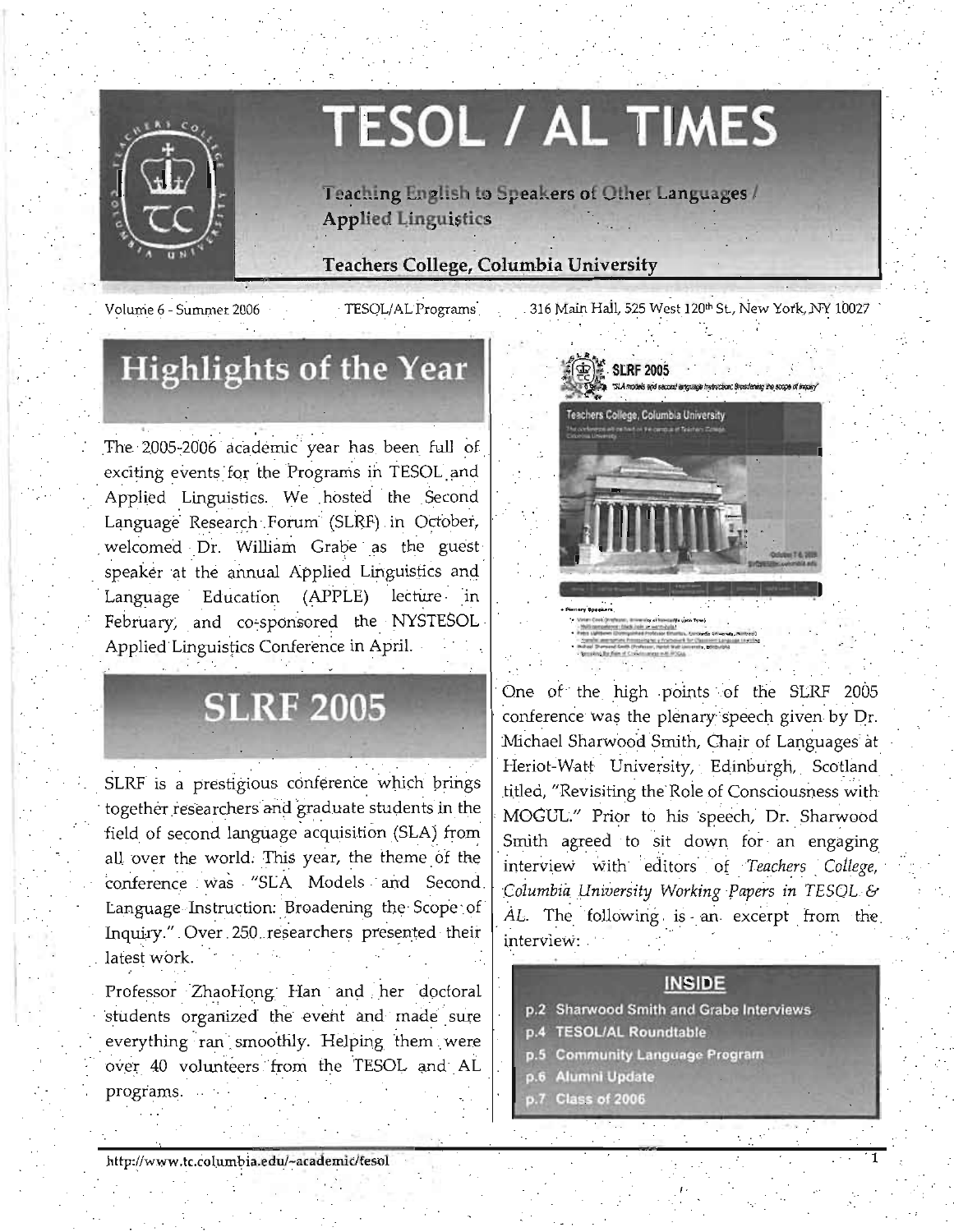Dr. Sharwood Smith, learner consciousness has always been an important issue in your research. How much of language acquisition do you view as a conscious process and how much do you feel is unconscious?

Well, if I take the question really literally, I do not think any of it is conscious. There is a conscious activity which accompanies it, but the actual acquisition process is totally subconscious. Think of something like mental arithmetics: that is, how you consciously work out the sum [...] Let's say, you are suddenly to add 12 to 66. What would you do? [...] You would maybe try to add .10 to 66 and then 2. Some people might do it that way. You would imagine a 10, imagine a 66, and 76 pops up. You do not know how that happened. If is as if you are sitting on the outside of a computer. You have a lot of ideas, but at some point you have to press a button and wait, and the solution pops up from somewhere else.



Michael Sharwood Smith, Charles Combs, Eun Sung Park

That somewhere else is where language acquisition is taking place. The question is how. much can you control from this very indirect position? Literally, nothing is conscious, but that does not mean that the conscious activity is

irrelevant. It is a bit like sitting in a theater and the question is: can you shout at the actors and get them to change? This is the position which we start from, but there is more to the story that I cannot tell you right now. I think it is a mistake to think that we can consciously influence things or be aware of things in a direct way. That is the point.

For the complete interview please visit http://www.tc.columbia.edu/tesolalwebjournal

## **APPLE Lecture 2006**

Over 100 students, alumni, and visiting scholars attended the 2006 APPLE lecture titled, "Success with L2 Reading: From Research to Teaching" by Dr. William Grabe, Professor of English at Northern Arizona University and former President of AAAL (2001-2002). Teachers College, Columbia University Working Papers in TESOL & AL had the honor of speaking with Dr. Grabe on the morning of the lecture. The following is an excerpt from the interview:

Dr. Grabe, as you describe in your review of L2 writing theory and practice, L2 writing models are derived in part from L1 writing research and theory-building. How might L1 writing theory and practice benefit from greater awareness of the research by their colleagues in L2 writing?

This is an academic and political question. [...] Here is one way to think about it. L2 writing people tend to have a burden and the burden is called generative linguistics. How do you talk about language teaching and skills when your training is in generative linguistics? We all have to come to grips with this.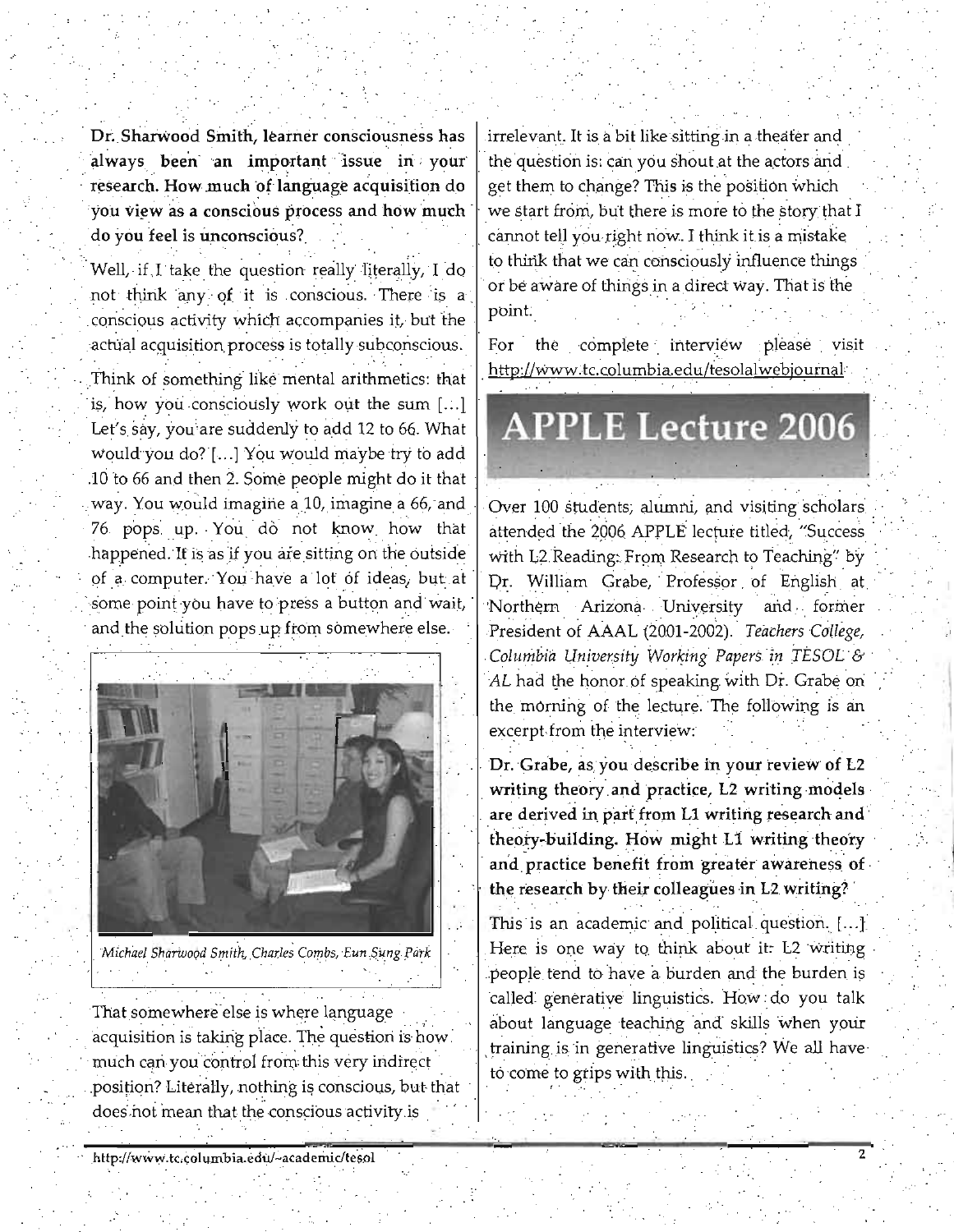In first language, they have the same burden  $-$  it is not the same source. They have to deal with postmodern critical interpretation. Most people in composition and rhetoric live in English departments and they have to work with their literature colleagues and they have to deal with this theory. That really shapes and defines how they talk about writing and how they think about writing, just like in applied linguistics we have these other backgrounds that may not make us the most effective for teaching writing or helping learning, but that is a part of our background, too. So we are coming from really different worlds.  $[...]$ 

In L2 writing, we are more confronted with accountability. If we are not successful with L2 writers they do not get into universities or they really fail. [...] Having said that politically, what can L1 writing people learn from L2 writing people? There is a good 1992 book by Ilona Leki in which she. compares' resident immigrant type populations coming up through the American school system with international students, and how they are so different in the classroom. That is just the best discussion of why L2 writing is going to be different from L1 writing and what L1 writing professionals can learn from L2 writing people.

If you are not talking about the immigrant American population, the 1.5 generation, [...] and you think about international students well, the international students have no problems with seeing vocabulary and grammar instruction as useful and relevant. They really want feedback. They. actually ask for more feedback. They tend to read it more carefully. They really see correction as something helpful and useful -'after all, it is their second language. If you correct their second language, well, of course, they want  $it$  – they are perfectly comfortable and secure in



*ebekah Johnson, William Grabe, Kristen di Gennar* 

their first language. You are not threatening their first language. But if you are talking about 1.5 generation and immigrant students  $-$  a lot of times English is their first language and you are threatening their language. It becomes a very different situation. It means that L1 people really have to understand L2 populations.

For the complete interview please visit http://www.tc.columbia.edu/tesolalwebjournal

## 2006 NYSTESOL AL Conference

#### By Antonieta Caly Mayor Turnbull

This Spring, Programs in TESOL/AL co-· sponsored the NYSTESOL Applied Linguistics Conference. It was a great opportunity for language professionals to meet and share their experiences regarding language learner competencies as viewed through both research and practice. The wide array of presentations reflected the diversity of research and approaches being implemented and explored in ESL classrooms and in academic research settings. In the plenary address, "Defining Language Ability: The Role of ESL Standards for

http://www.tc.columbia.edu/~academic/tesol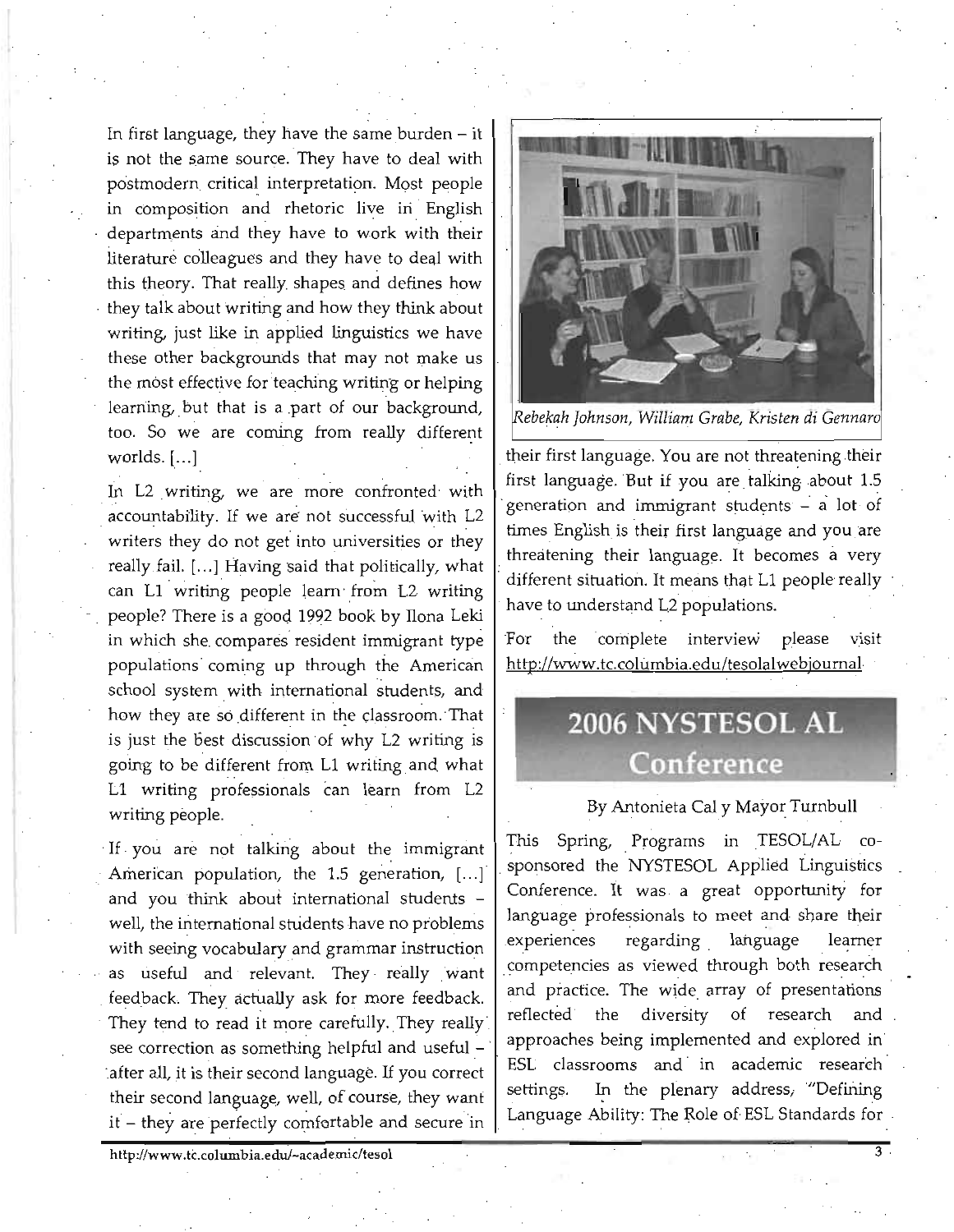Assessment and Instruction," Dr. Llorena Llosa | AL-MA paper: Julie Matsubara for "An Emerging of NYU addressed validity issues related to the Area in Second Language Phonology: The use of standards-based classroom assessments of Perception of English Vowels by Adult Second English proficiency in large urban school Language Learners" districts.



*Heather Barikmo and Elizabeth Lammons at NYSTESOL AL* 

Eight TESOL/AL students presented at the conference, demonstrating once 'again that TC has a tradition of encouraging its students to conduct solid research. Both morning and afternoon sessions were enriched by the presentations of our own Rebekah Johnson, Gabrielle Kahn, Lily Kim, Joseph Martz, Tara Tarpey, June Wai, Cynthia Wiseman, and Antonieta Cal y Mayor Turnbull Examely the conference, demonstrating once again that TC Roundable flourished. A variety of workshop and the search. Both morning and the beneficial to new and continuing students and conduct solid research. Both morning a

## **2006 Apple Awards**

TESOL-MA paper: Ayako Kawase for "SLA and , Synchronous Computer-Mediated Communication"

AL-MA paper (data collection paper): Antonieta Cal y Mayor Turnbull for "Face-Saving and Conflicting Frames: An Analysis of Interaction between Native and Nonnative ESL Teachers"

2006 Fanselow Award: Michael Feyen for "The Little Prince Meets MySpace.com"

## **TESOL / AL Roundtable Group**

#### BY,Michael Feyen

True to the goals set forward at the organization's inception, the TESOL/AL Roundtable provided students with a multitude of opportunities for networking and professional development during the 2005/06 academic year. Under the leadership of Vanessa Ferra, President, Erica Lowe, Vice President, Ji-Hee Seuk, Secretary, and Julie Matsubara, Treasurer, the 'Roundtable flourished. A variety of workshops beneficial to new and continuing students alike were sprinkled over the calendar. The workshops included advice on MA Essays from Professor Hansun Waring, and ideas for classroom teaching from Professors John Balbi, Joanna Labov, and the Roundtable Faculty Advisor Professor Barbara Hawkins.

Continuing students played a large part in the . workshops by speaking to other students about their experiences in the program. Topics included presenting at the TESOL Conference, and finding breadth courses and summer jobs. Additionally, during the final workshop of the year graduating students gave insight into the MA Essay writing process, from choosing a topic through finding people to proofread the final product.

The 2006-2007 academic year will be the fifth for the TESOL/AL Roundtable.

4

http://www.tc.columbia.edu/~academic/tesol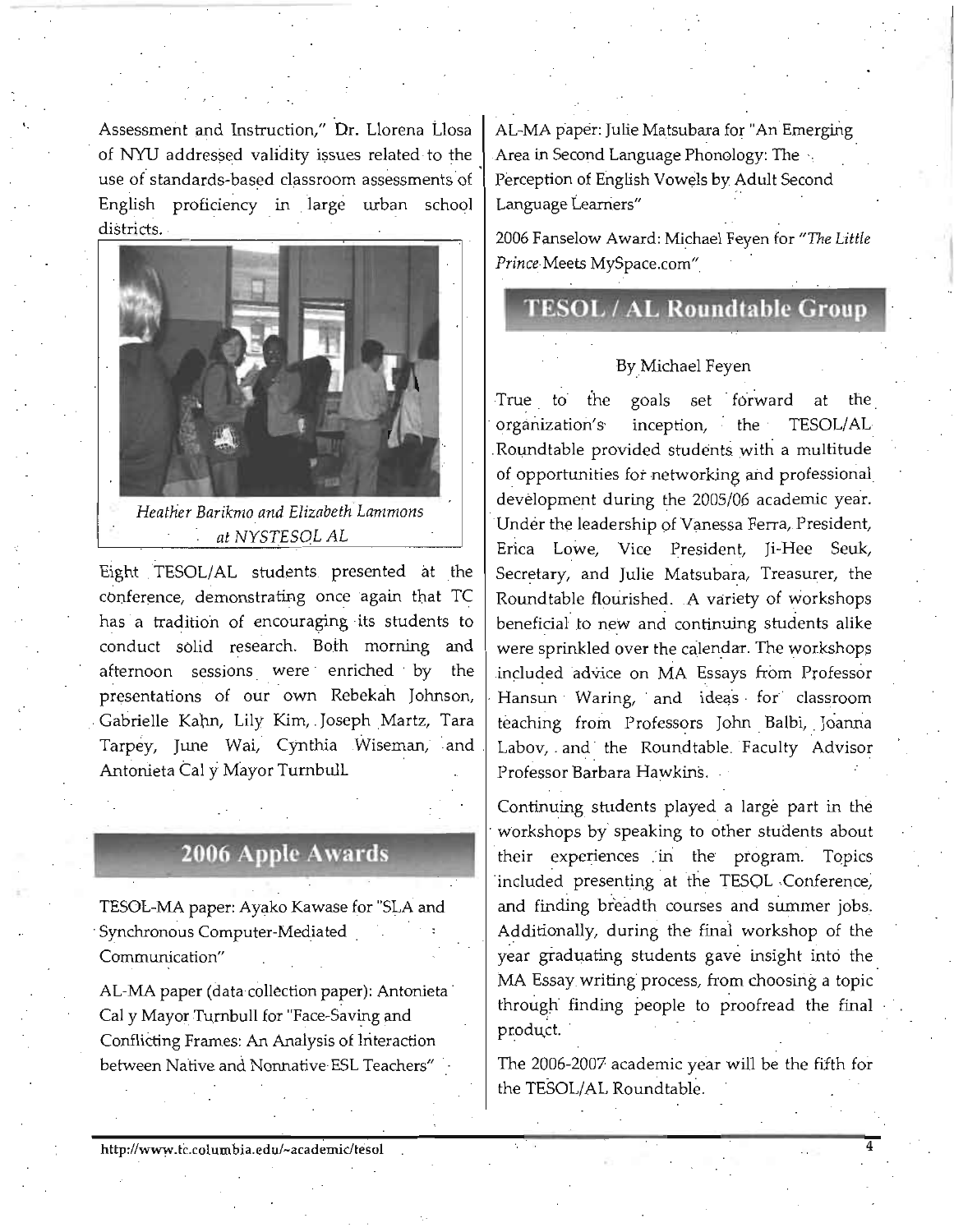# **Community Language**

### By Maggie Gu

l<br>I I

 $\frac{1}{2}$ 

This year, the Community English Program (CEP). has become the Community Language Program (CLP) to reflect the addition of affordable foreign language courses at TC. The . program began in the Spring 2006 semester with Chinese, Japanese, Korean, and Spanish classes. | teaching and teacher training experience. The inaugural teachers in the CLP were: Master Teachers serve as model ESL teachers, Antonieta Cal y Mayor Turnbull for Spanish, ensure coherence within and across levels in the Maggie Gu for Chinese, Tomomi Kawasaki for  $\vert$  CEP, and aid teacher development. CEP teachers Japanese, and Jikyung Lee for Korean. In frequently observe Master Teachers, who offer Summer B, the CLP added French classes, taught  $\vert$  post-class discussions to reflect on effective by Elizabeth Souers. Most of the teachers are  $\frac{1}{1}$  teaching . practices. The Master

our students to teach and learn new languages,  $\cdot$  practica. as well as conduct research with languages other than English. So far, the program has been a **rupped and the solution of the contract of the solution** 

It is our hope that the CLP will continue to grow. by offering more classes for each language as well as by offering more languages, For more information on the CLP, please visit http://www.tc.edu/centers/communityenglish/

#### By Azita Moosavian

The CEP welcomed five Master Teachers this year. This new· title was created as part of a continuing effort to improve the program'. The Fall Master Teachers were: Chris Stillwell, Azita Moosavian, and Cynthia Wiseman. Chris has a Master's in TESOL from Teachers College with 12 years of teaching experience. He has worked with children and adults, both in the United States and abroad. Azita is completing an Ed.M. in. TESOL and has been teaching for 14 years,

Language both in the US and abid doctorate in language and  $\frac{1}{2}$  and  $\frac{1}{2}$  faculty member at B Spring semester, Rosa both in the US and abroad. Cynthia is pursuing a doctorate in language testing and is an ESL faculty member at BMCC, CUNY. During the Spring semester, Rosario Torres-Guevara joined the team. She is pursuing a doctorate in the department of International and Transculturai Education and has 16 years of ESL and EFL teaching experience. John Balbi, who teaches Fieldwork courses in our TBSOL program, joined .the. group in May. He has over 33 years of

·1

enrolled in the TESOL or AL programs at TC.  $\vert$  Teachers enhance the CEP experience for The CLP should offer a unique opportunity for  $\vert$  TESOL/AL students enrolled in the specialized



*Antonieta Cal* y *Mayor TurnbUll*  and her Spanish class at the CLP

5

..

http://www.tc.columbia.edu/~academic/tesol·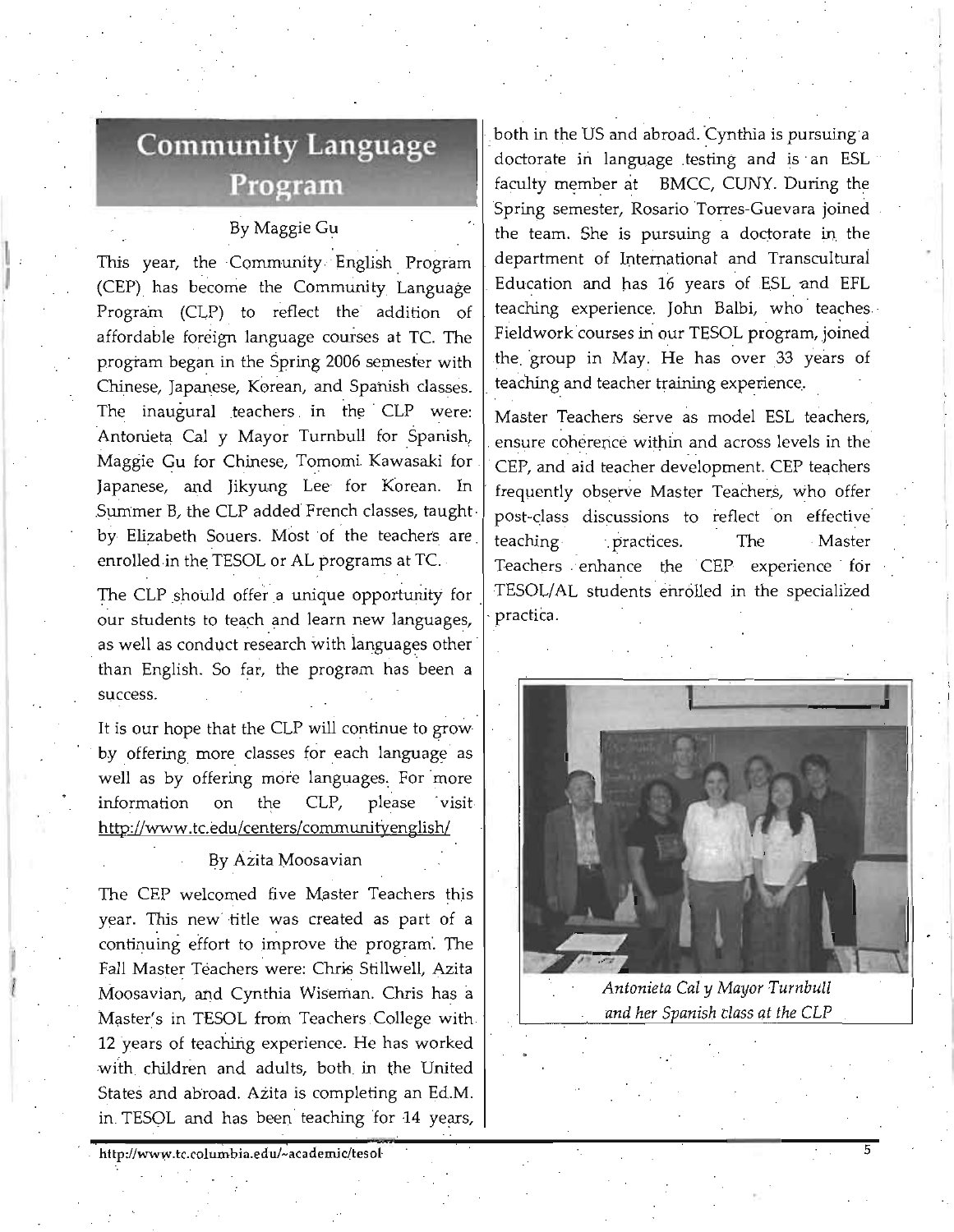## TESOLIAL Alumni: What's New?

Michael *Tom* '(MA TESOL '05) is now an editor at Pearson ' Education Asia in Hong Kong. He manages ELT projects in Japan, Korea, and Taiwan.

. Tongta Suthummurangsi (MA TESOL '05) is Chairperson of the English Department, School of Humanities, Bangkok University, Thailand.

Dafna Ben-Anath (MA AL '05) teaches critical reading and writing at Pace University and teaches reading for academic purposes to ESL students at the Institute for Intensive Language Program at Union County College, NJ.

Tomoko Fujita (MA TESOL '05) teaches EFL to freshmen and sophomore students at Seikei University, located in ,western Tokyo.,

Kiyo. Kamita (MA TESOL '04) is teaching EFL toJapanese children (age 1-12) at a language school in Sapporo, Japan.

Chaihyo Park (MA TESOL '04) is teaching junior high school at JHS 185 Edward Bleeker School in Queens and is the ESL/LAB coordinator.

Ikuko Okuno (MA TESOL '04) teaches EFL to undergraduate students at Reitaku University in Japan. She was also a TC Tokyo graduate advisor for two years.

Geoffrey Barrett (MA TESOL '04) is teaching ESL and :Computers at 188X in the South Bronx.

Bonnie Mills (MA TESOL '04) is teaching ESL at Medgar Evers College in Brooklyn, working on a second MA in Intercultural Relations through University of the Pacific and the Intercultural Communication Institute, and is Coordinator of the International Spouse Network through Metro International.

Satoko Yamamoto (MA TESOL'03) is an English teacher at Narita International High School in Japan. She is now on maternity leave and will retum to her job by 2008.

Annette Machac (MA TESOL '03) is an ESL teacher at Passaic High School in Passaic, NJ, after working at a japanese school and teaching ESL and Basic Skills at Bergen Community College, NJ.

judy Chen (MA TESOL '03) is currently teaching in Brooklyn, Region 4, District 32, PS 116. She is the ESL coordinator.

Jonathan Bissell (MA AL '02) is Director of Program for American Language Studies (PALS), an intensive English program located in the Empire State Building.

Scott Duarte (MA TESOL '02) is teaching at Kansai Gaidai University near Osaka, Japan, after teaching stints in Indonesia, Morocco, and South Korea.

Amy Chan (MA TESOL '02) taught at St. Paul's Coeducational College in Hong Kong for two years and is now teaching at Flushing International High School in Queens.

Arpad Galaczi (MA TESOL '98; EdM AL '03) is a doctoral student at The Open University in England. He also works for Cambridge Assessment, in a unit called Asset Languages, which develops language tests in 26 foreign languages (other than English) for educational institutions in England:.

Evelina Dimitrova (MA TESOL '96; EdD AL '04) works at the Validation and Research Unit at Cambridge Assessment, formerly UCLES (University of Cambridge Local' Examinations Syndlcate).

Tomoko Takahashi (MA 1980; EdM 1981; EdD 1984 in AL) is the Dean of the Graduate school at Soka University of America and was chosen by Albertus Magnus College tobe recipient of its honorary doctorate (Doctor of Humane Letters) and this year's commencement speaker.

TC TESOL / AL TIMES is produced by the TC TESOL / AL Programs. Editor: K. Philip Choong and Monika Ekiert Faculty Advisor: Dr. Howard Williams Contributors: Melissa Brewster, Antonieta Cal y Mayor, Michael Feyen, Maggie Gu, Azita Moosavian

http://www.tc.columbia.edu/~academic/tesol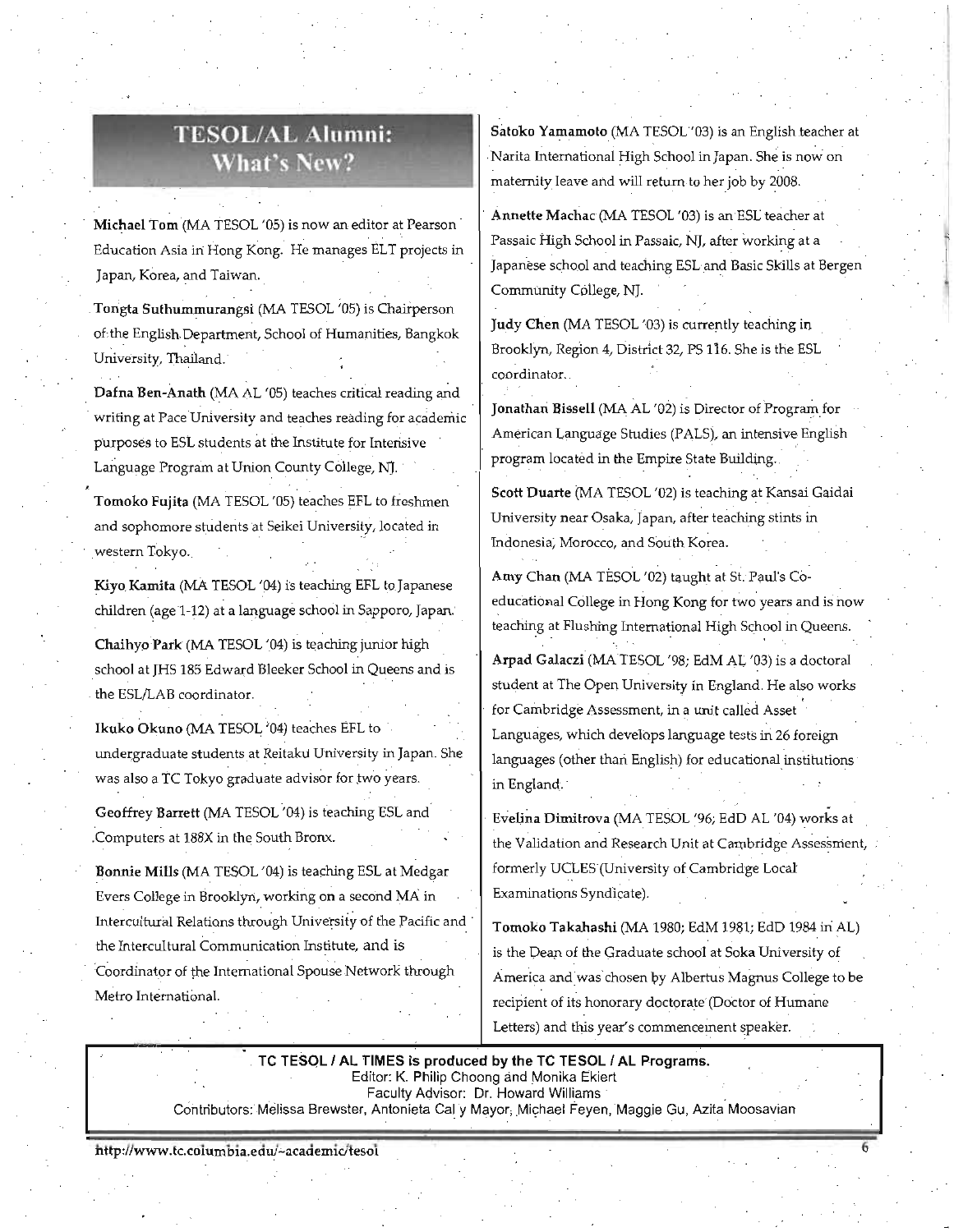## The Class of 2006

The TESOL/AL department saw a record number of graduates in May. Graduates were asked about future plans and favorite Teachers College memories. Collected by Melissa Brewster

|                    | <b>Future Plans</b>                       | <b>Favorite Memories</b>                   |
|--------------------|-------------------------------------------|--------------------------------------------|
| Karlyn Bell        | Teaching elementary ESL in either NYC     | Spending time with our awesome K-12.       |
|                    | or Chicago                                | group!                                     |
| Jackie Choi        | Staying in NYC for at least another year  | Helping Howard at last year's              |
|                    |                                           | TESOL/AL party. It's hard work.            |
|                    |                                           | Everyone should try it at least once.      |
| Yun Young          | Going back to Kaplan in Korea             | Teaching in the CEP!                       |
| Choi               |                                           |                                            |
| Vanessa Ferra      | I applied for the ELF to teach abroad for | Seeing Dr. Labov's student teaching        |
|                    | 10 months or so (hopefully in Latin       | video back in the day. It was super cool!  |
|                    | America)                                  |                                            |
| <b>Emily Finer</b> | Teaching ESL in a high school in NYC      | Having class in the courtyard in the       |
|                    |                                           | Spring.                                    |
| Ausra              | Teaching high school ESL in NYC           | Fits of laughter in Dr. Laboy's class. Her |
| <b>Gudaityte</b>   |                                           | sense of humor is excellent!               |
| Russell Gulizia    | Active Duty Navy or a degree in           | Having beers at Radio Perfecto with        |
|                    | Education Administration (EdM or MBA)     | classmates after a hard semester of SLA!   |
|                    |                                           |                                            |
| Jennifer Hu        | Teaching Mandarin Chinese in NYC for a    | The CEP experience!                        |
|                    | year and EFL in Taiwan                    |                                            |
| Eun Ha Kim.        | Going back to Tokyo to teach Korean       | I'll never forget my experience in the     |
|                    |                                           | CEP program:                               |
| Eun-Yong Kim       | English Educator in Peongyang             | Teaching CEP while taking the novice       |
|                    |                                           | practicum and the Apple Lecture in 2006.   |
| Sandra Lang        | Teaching ESL in New York City             | Professor Labov's student teaching         |
|                    |                                           | practicum!                                 |
| Andrew Lantos      | Making money-but as of yet, do not        | John Balbi and NYSESLAT song-in the        |
|                    | have a job, looking in Baltimore          | key of Camelot.                            |
| Joseph Martz       | Starting the MA program in                | Thriving under the experiential teaching   |
|                    | Organizational Psychology this Fall       | of Barbara, Frank, Gay, and Howard.        |
|                    |                                           | Finally being able to call them Barbara,   |
|                    |                                           | Frank, Gay, and Howard.                    |
|                    |                                           | Kazoos and rubber bands in the             |
|                    | of International Studies in Chiba, Japan  | pronunciation workshop.                    |
| Summer Oh          | Teaching at Professional Business College | Catching up with friends, drinking coffee  |
|                    |                                           | at Café Everett!                           |
|                    |                                           | Teaching in the CEP, and of course,        |
| Chris Rogicki      | It's open-ended at this point             |                                            |
|                    |                                           | meeting a lifelong friend and surviving    |
|                    |                                           | TC with all of our inside jokes: I love    |
|                    |                                           | you, Lisa Mollura!                         |
| Tara Waller        | Teaching at Kanda University of           | Student teaching practicum with Prof.      |
|                    | International Studies in Chiba, Japan     | Labov 2005-2006!                           |
|                    |                                           |                                            |